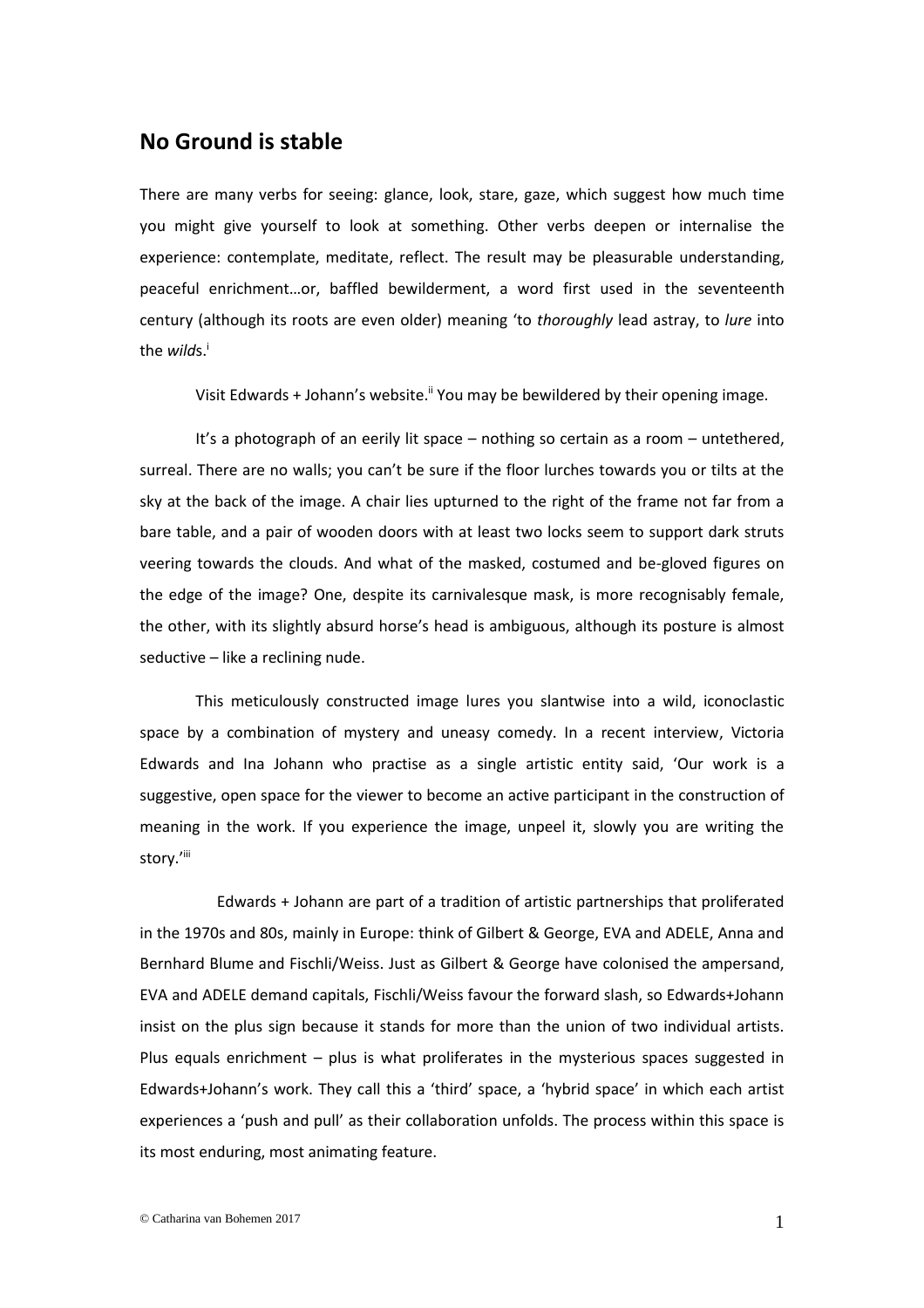'We don't put an intellectual premise out and then work towards it. But we do have a framework of investigations/research we engage with. The studio is our testing ground; the living breathing energy of instability and potential, especially in the early stages of a body of work. We re-investigate stories, myths, legends, and tales from the edge; we map new territories. We question what we think we know, and why. We shake up predictability in order to regain the innocence and acknowledgment of not knowing. It is after we've selected and worked with the materials; after we've carved the work into form, that we discover what something has become.'iv

I was struck again by Edwards+Johann's natural deference to the pronoun 'we'. When they discuss their work, I hear the third space within their conversations. One artist might express an idea, which is followed by a silence as the other listens, considers, and develops it, often responding with a question. They don't always look at each other but they listen intently and each artist's awareness of the other's presence is what makes their artistic collaboration so dynamic. There is no competition between them, there is simply curiosity. They do not make statements or tell you what to think. Together, they challenge notions of duality, of hierarchies, of ideas of beauty, and playfully unravel seemingly established systems in daily life so that your initial bewilderment becomes an experience of enrichment.

Performance and play are essential components of their art although they hasten to add that they are not performers. Dressing up is an extension of their third space. Some of the 'characters' they assume are more or less human/female/familiar: they wear elaborate, albeit disconcerting costumes that remind you of fairy tale fragments or something vaguely mediaeval. Despite their allusiveness, these characters are fluid and ambiguous: they hover on the edges of your consciousness just as they emerge from the edges of images like spectres from dark forests. They have an eerie stillness as if they're watching you. But you can't see their faces which are often hidden – their strength and power comes from their beckoning bodies. Other characters are even more stylised and precarious – they're dressed in white, their heads may be horses or gargoyles; they jump and fall, leap in and out of surreal worlds made up of colour or lines as in a Mondrian painting.<sup>y</sup> Costume, of course, blurs or conceals individuality; it can suggest architypes, and offers both artist and viewer the capacious possibilities of memory and imagination. When working together Edwards+Johann are always alert to the potential their space offers for play, and, to tease: Why is a face concealed? Why are hands hidden? Why are gloves important? How do we navigate the seeming chaos of the world? They delight in creating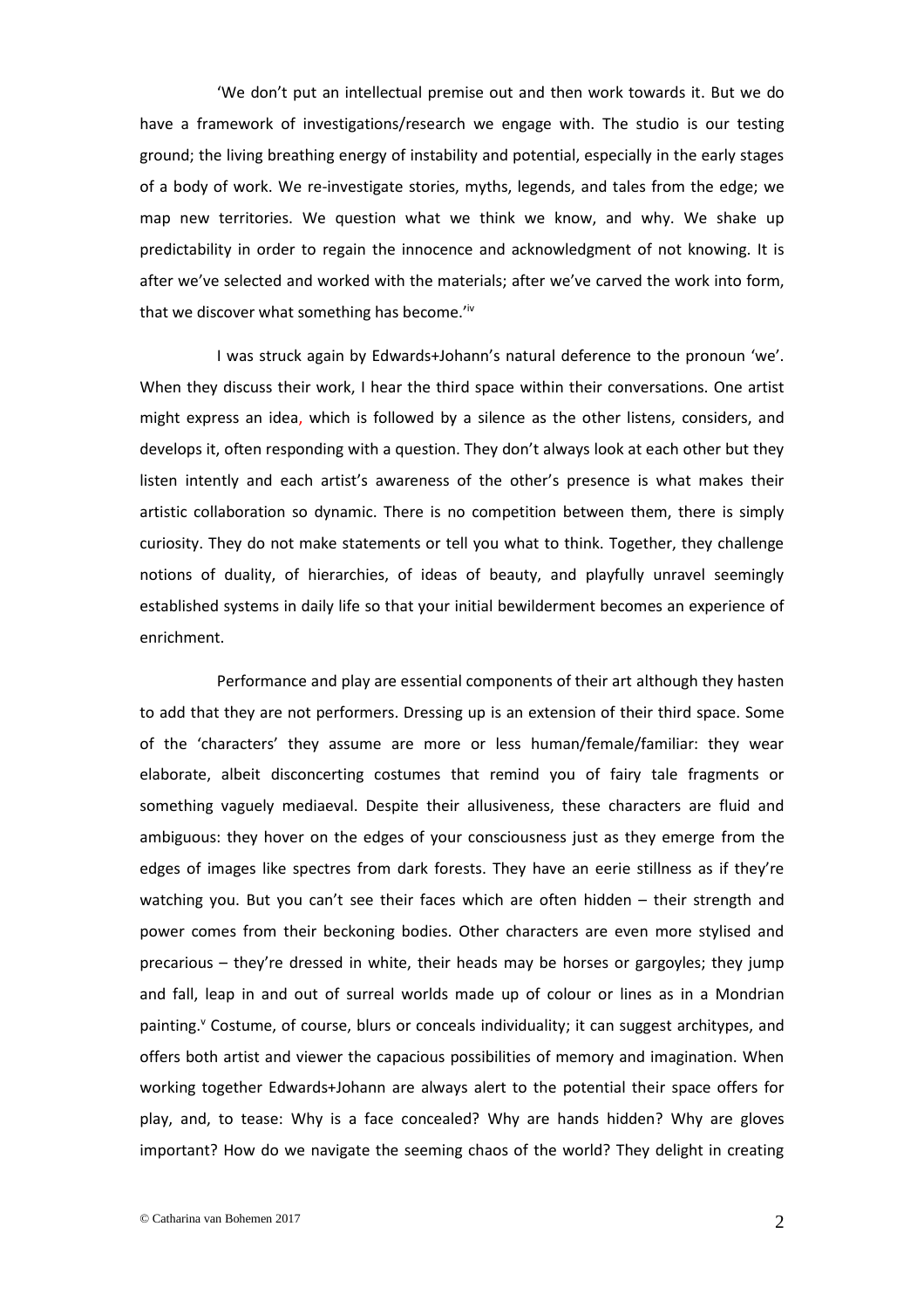sequences of events where every right way can also be a wrong way and every wrong way is also a right way.

'It is true that we laugh a lot whilst working. Sometimes it's nervous laughter though, an acknowledgment that failure and crisis are always close at hand. The edge can be a dangerous space but it's also a space of potential. It's like a dance; we might be standing tall or breaking; we direct our attention inward and together to feel into that precarious balance between strength and fragility. For us, this territory allows us to examine basic human desires: to connect, to work, to play, to deal with crisis in order to grow.'

This process of push and pull, discovery, sequence and ambiguity shows itself in an early video entitled *Oh Do Let Me Help You Undo It*, a reference to Alice's offer to undo the knot in the Dormouse's tail, and itself part of a bigger installation at the Centre of Contemporary Art in Christchurch in 2009, slyly entitled *A Splinter In the Eye Is the Best Looking Glass*. A pair of yellow-gloved hands and one black-gloved hand later joined by its partner play with a piece of red string against a white background. The hands tease, tug or tempt; the string sags, floats or dances. Hands are the ultimate symbol of making – hands hold brushes, pens, tools – they weave dreams out of string, the dreamlike nature of possibility suggested by their shadows on the white wall. In the intimacy of this work the scale of the hands changes; they become characters slipping and sliding in and out of the frame's edges – sometimes as large as bodies, sometimes as elusive as fragments.

While the gloved hands and red string play, two voices whisper in a plait of English and German polyphony: 'Action…', 'Die Kunst… (art)', 'Potential'…, 'könnte sich bilden…' (could take shape)…'Oscillating between the space and the arrangement…', die Kunst besteht nie in Regeln'… (Art can never be confined by rules).

As the film progresses the hands cut the string but it magically multiplies, changes shape, changes colour. The voices fade into white silence. The final image is of hands joined, embracing a tangle of strings (or threads).

\*

The overarching title of the exhibition *Events Growing from the Edge of Spaces* is a summary of a decade's collaboration, made up of a rigorous selection from three major bodies of work developed between 2012-2016.

The larger, most recent work series: *On the Seam of Things – Constellations, Constellations – Drawing Strength*, and *An Embezzlement of Sort* are essentially photography, although layered with drawing and collage. Thus, these works show a paring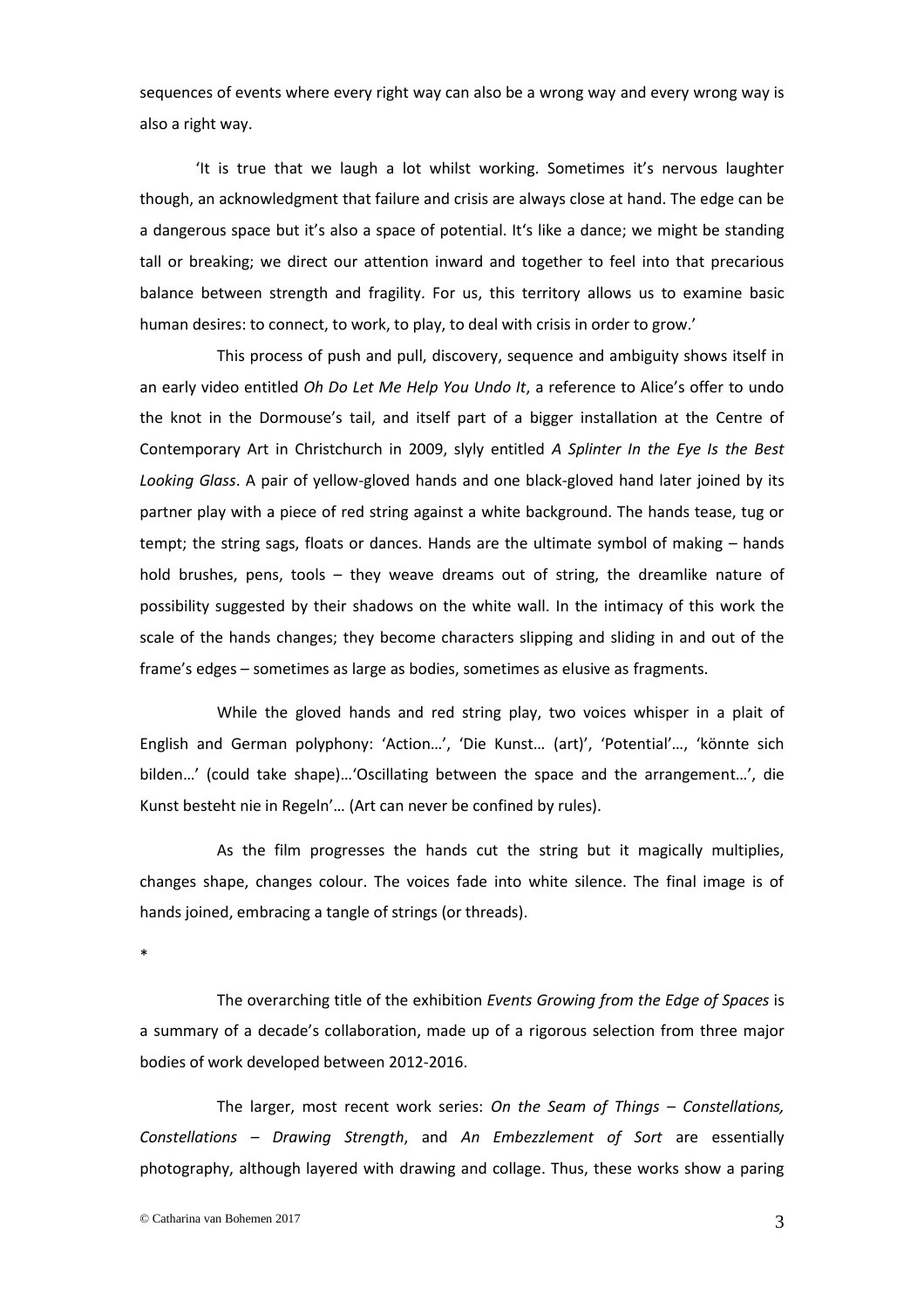back to Edwards+Johann essentials – edges, rocks, space, drawing, line, colour, the figure, costume, found material and enigma.

Consider the possibilities of seam: 'a line where two pieces of material touch each other'; 'a line where two pieces of material are drawn and sewn together in a garment'; 'a long indentation or scar'; 'an underground layer of a mineral such as coal or gold'; 'a supply of something valuable.'<sup>vi</sup> As practitioners who layer their photographs with colour washes, dye and drawings of deep indentation, even drawing on the back of the glass for added spatial tension they create seams of underground layers which hint at something deep, valuable, unfathomable.

'Things' in this show are ostensibly rocks, sticks and stuff. Stuff is a word with a capacious and ancient etymology. Its Middle English definition means material for making clothes. In old French, *estoffe* (stuff) has expanded to include material and furniture. But the root of both of these words comes from the Greek *stufein* which means a 'drawing together.' This quality of synthesis, of drawing together, underpins the art of Edwards+Johann, whether it's richness of costume, or objects removed from their usual function, or strange matter found in alleys or attics. Nothing has an obvious connection to another but coexists in questing tension against fields of brilliant colour: yellow, red, green, cobalt, turquoise, orange, magenta.

The rocks in these photographs are stylised descendants of those in Edwards+Johann's *Rebels, Knights and Other Tomorrows* exhibition of 2014 at the Christchurch Art Gallery Outer Spaces Programme; a response to the instability of their turangawaewae. Edwards+Johann suffered the depredation of both the major earthquakes – their Christchurch studio was destroyed by liquefaction. Territory that had seemed secure shook, slipped, broke loose. As artists, they were forced into new ways of standing, of navigating, of making.

These rocks emerge from the periphery of their frames like iconic landforms. We are not sure if they are released and free or searching for some thing. We are not sure if they are meteors or mounds – Edwards+Johann tease our sense of scale and certainty. 'We can't say, 'these are rocks', but only that they might be.' Sometimes they are paired – in a blue diptych they veer away from each other, but in others they nudge towards each other as if seeking connection or finding strength. They are scored with tiny marks. They make you think of unexplored continents – you think you can see virgin hills, valleys, rivers, misty tracks.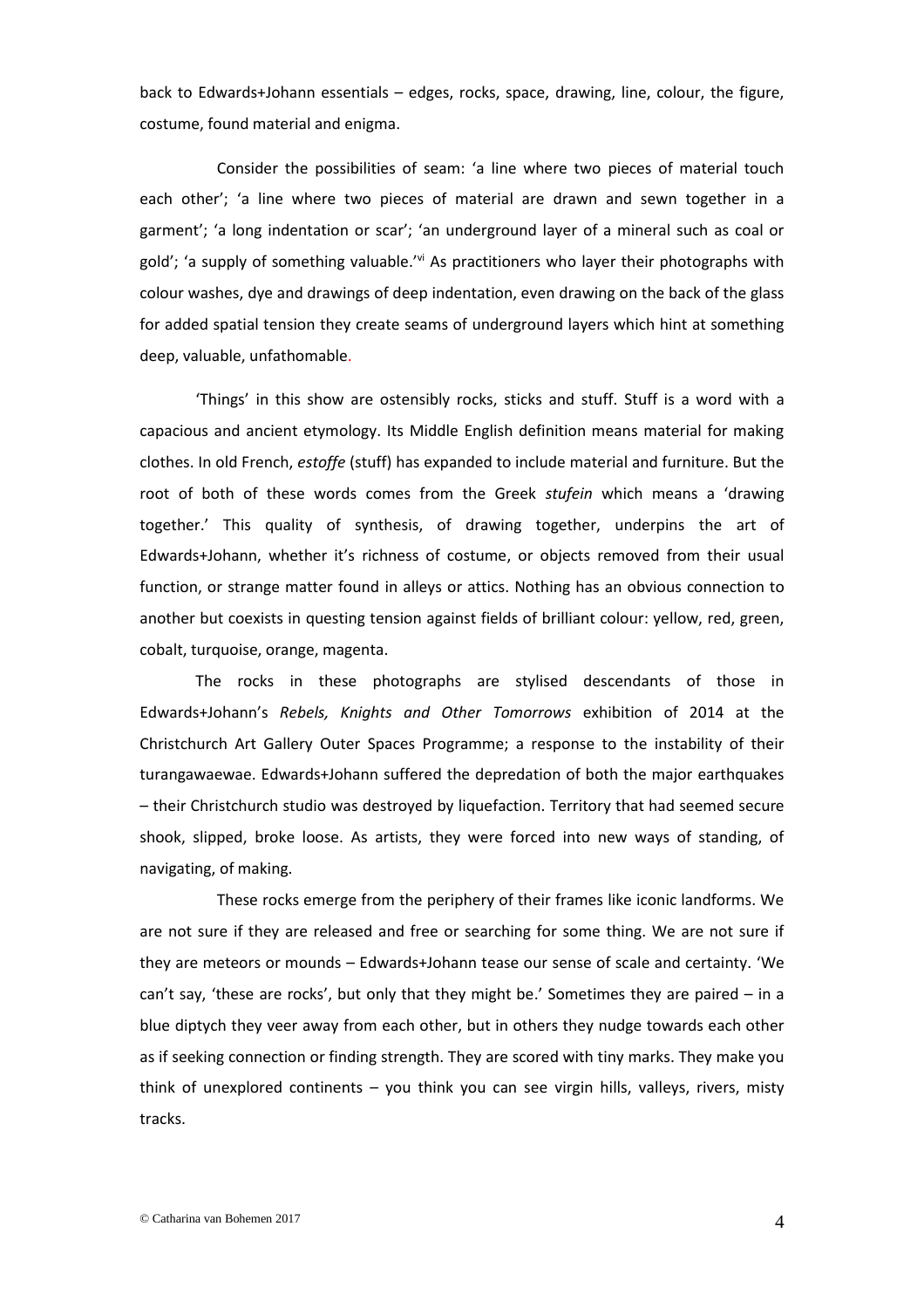In every image, curious sticks – like pick-up sticks – shimmer against clear flat colour fields. They scatter and teeter, they alight haphazardly on the surface of the rocks. They have their own apparently artless beauty, although there is nothing apparent in this work – every mark or movement is the product of meticulous consideration.

Edwards+Johann have called these sticks 'connecting rods' and they are a stylised development of the string in their early video work. 'The rods are directional, they allude or point to things – they are 'fact-finders.' In the Christchurch Art Gallery the rods were 'probes' (an appropriate word considering the fragility of the city's ground) made from organ pipes salvaged from the earthquake and topped by a conglomerate of found objects. They roamed through the Gallery either individually or like families and suggested how, in times of upheaval, we must 'rediscover what once we knew.'

In this exhibition the probes, now rods, are both investigative and connective. They link form with form; form with figure. They glitter within each image; they do not roam as they did in Christchurch and some have grown, have navigated their way out of their frame and now lean expectantly beside it. You want to touch them.

Garbed figures inhabit several images. Sometimes they seem captured by their bizarre attire; at others they're burdened by containers for catching things. Embezzle is a synonym for stealing, and indeed there is something secretive about these solitary explorers with their baskets and nozzles and gloves and pouches traversing the world to make meaning of it. The figures emerge from black space. Blackness, say Edwards+Johann is a place of potential. 'It's easy to think of black space as if it's nothing, a hole, a void but we carve things out of that dark space – create a tension where things happen.' 'We were looking at historical paintings, etchings and dry points, …how Rembrandt, Dürer and Caravaggio carved enigmatic figures out of darkness…'

The figures in these images though layered with art-historical familiarity, however, lack the certainty of their famous forebears. They are otherworldly and strange; they work on you psychologically, but they also ask you to pause. Why, for example, are such every day objects so portentous?

'Juxtapositions of all kinds including our use of the body, object and space are embedded in our practice and processes. We position elements from different worlds alongside each other in odd and provocative contradistinctions offering viewers the ability to look at something…to look in the wider sense…give attention. In that looking there is no 'thinking', just alertness…a felt moment, an experience…that is also the space of 'not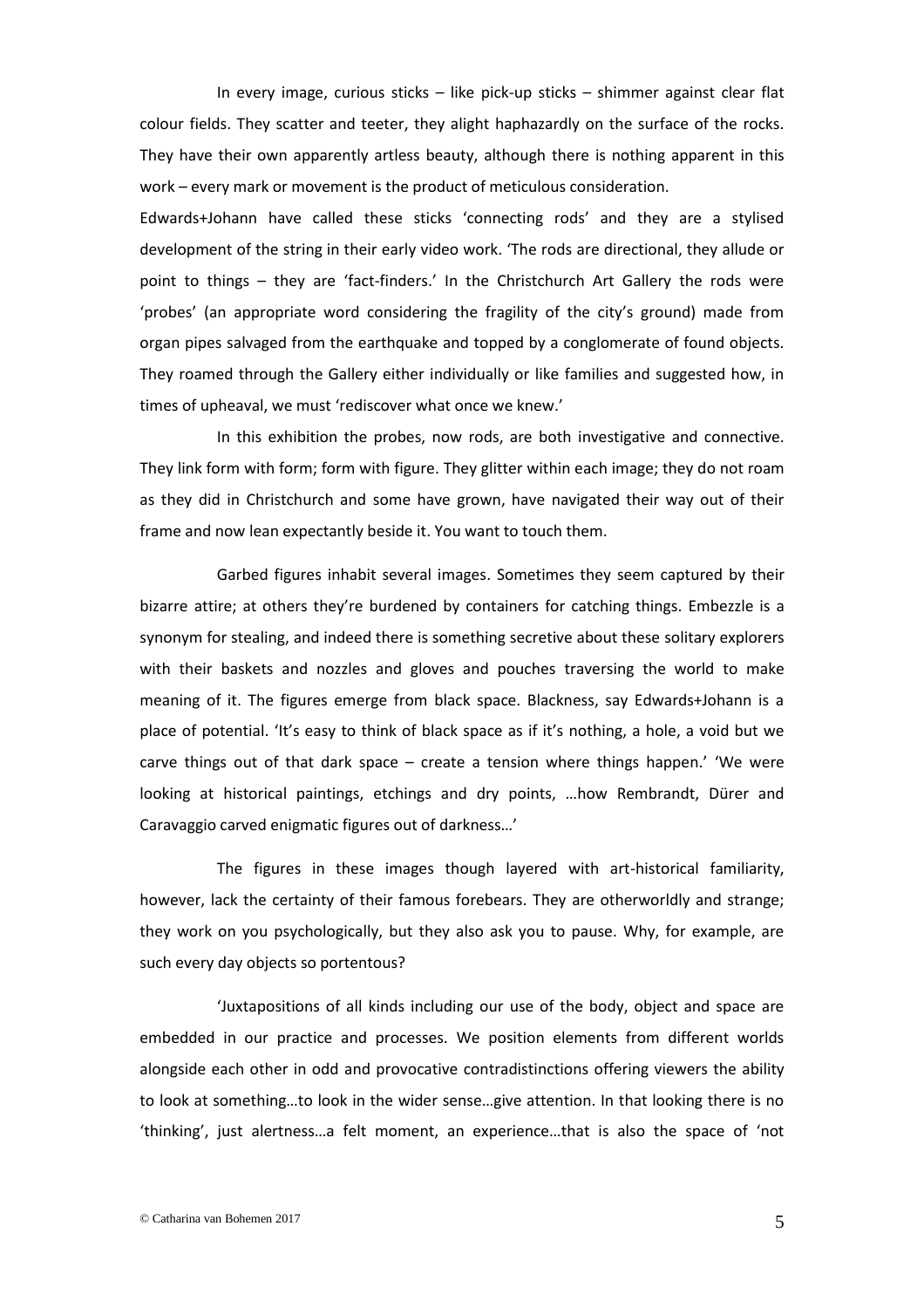knowing' – an alert openness, deeper than conceptual knowing. It is in that profoundly peaceful personal space that the viewer can reside …even for a small moment.'

Hands matter. Many photographs pay homage to the hand. In three, the hand is enormous. It is painted not gloved; it reaches down into the frame. One hand caresses strange matter while the other seems caressed by the stuff itself. Touching is feeling, exploring, connecting, and these restless, enigmatic images emphasise the potential of creativity. In these works too, the hand is a character. 'We were curious about the performative aspect of the hand,' said Edwards. 'We wanted to show the hand as a symbol of endeavour, but we also wanted to suggest its vulnerability. A hand without a glove gets dirty. We always use our hands – drawing on paper provides another space for thinking compared with the more performative process with a camera.'

*On the Seam of Things – Sure to Spill* is a suite of five photographs that pays homage to Edwards+Johann's artistic process. They are hinged together much as a panel of religious images hang in Renaissance altarpieces although rather than Renaissance gold, the frames and the background before which the images rise and bend and touch is the lustrous dark out of which Edwards+Johann carve their art. The first, third and fifth photographs celebrate the artist's hand and the alchemical effect of working with ambiguous material. These hands are bigger than the cloaked, hooded and blind figures in the second and fourth photographs but every image is linked by a glittering charge which, like the dancing string in *Oh Do Let Me Help You Undo It,* and the rods of the *Constellations* work acts as a connection except that here this gauzy spillage implies imaginative generation more than navigational probing.

The overall effect of the photographs as you walk from room to room is of restless, refinement and subtle beauty. 'What am I looking at?' you ask yourself. You are seduced by the plait of colour, light and darkness that informs each image, but also by its ongoing mystery and sense of otherness. If you stand away from an image you are destabilised because the space in which hands, bodies and rods rear and scatter is intentionally unreal and abstract suggesting nothing less than infinity. Yet, the closer you come towards the image, the more you see signs of mark-making, map-making and discovery.

Thinking about Edwards+Johann's work always makes me feel lifted. No ground is stable; shifts, fractures: movement makes new spaces to be navigated by memory, imagination and courage. They say their art tests the spaces they inhabit in order to find